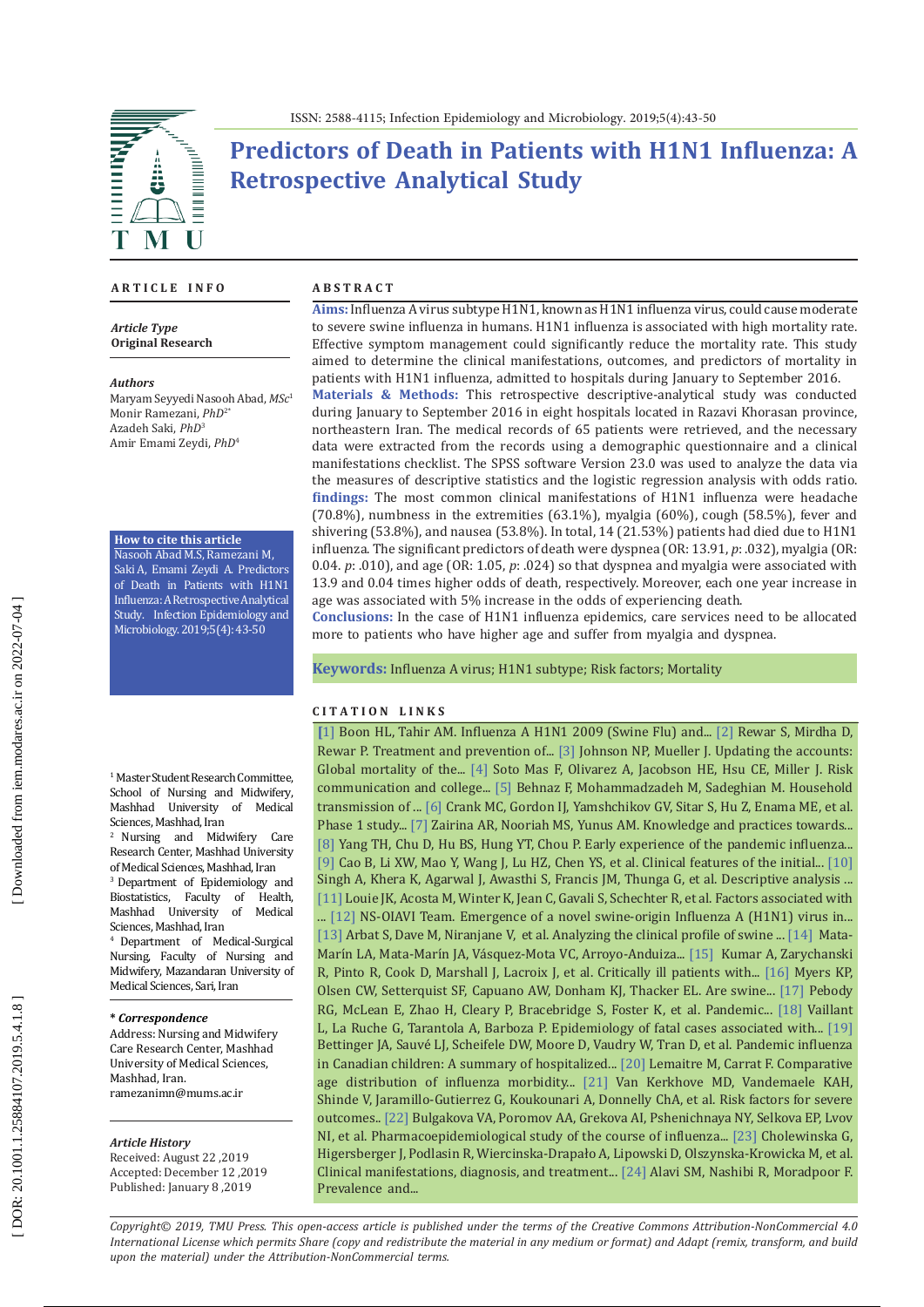#### **Introduction**

Influenza A virus subtype H1N1, simply known as H1N1 influenza virus, was first discovered in the United States in 1918. H1N1 influenza re -emerged in 2009 in South California as swine flu with distinct shape and virulence. Immediately, countries such as Mexico, Canada, and European countries reported H1N1 influenza cases [1]. H1N1 influenza virus causes moderate to severe H1N1 influenza among humans and affects all age groups <sup>[2]</sup>.

Estimations show that influenza caused 20– 50 million deaths during 1918-1920, while plague caused this number of deaths in four years [ 3 ] . The Center for Disease Control and Prevention (CDC) reported that in 2009, there were 89 million H1N1influenza cases in the United States, of whom 403000 cases were hospitalized, and 18300 cases died <sup>[4]</sup>. Since 2009, more than 30000 H1N1 influenza cases were reported in more than seventy countries. In 2015, the prevalence of H1N1 influenza drastically increased compared to the 2010–2014 five -year period. For example, the number of H1N1 influenza cases in 2015 in India reached 10000 with 774 mortality rate  $^{[2]}$ . In Iran, 162 cases were diagnosed with H1N1 influenza in Yazd city from April 21, 2009 to March 26, 2010; however, the resulting mortality rate remained unknown [5]. According to the World Health Organization (WHO) and the Center for Disease Control and Prevention, H1N1 influenza is currently in its pandemic phase, affecting all countries around the world <sup>[6]</sup> any indifference towards its hazards could cause catastrophic consequences for humans  $[7]$ .

Appropriate triage and provision of early healthcare services are key factors for effective H1N1 influenza management. However, most studies conducted on H1N1 influenza were focused on the awareness of healthcare students or general population

about its transmission and prevention. Also, a limited number of studies were conducted on patients with H1N1 influenza in the post pandemic period. Most of the studies on swine flu were pivoted around pandemic years during 2009-2010. Thus, through this retrospective study, the authors were able to look at the clinical manifestations, outcomes, and predictors of mortality in patients with H1N1 influenza, admitted to hospitals from January to September 2016.

## **Material and methods**

**Study design:** This retrospective descriptive -analytical study was conducted during January to September 2016 . **Patients and setting**: Participants were 65

patients with H1N1 influenza, who had been hospitalized in hospitals of Razavi Khorasan, Iran. Hospitals included Imam Reza, Ghaem, and Hasheminejad in Mashhad; Hakim and 22 Bahman in Neyshaboor; 22 Bahman in Gonabad; Abolfazl in Kashmar; and 9 Dey in Torbat - e -Heydarieh. Sampling was done through the census method.

**Data collection instruments**: Data collection instruments were a demographic questionnaire and a clinical manifestations checklist. The demographic questionnaire included six items, namely age, gender, educational status, pregnancy, foreign travel, and direct contact with animals. The clinical manifestations checklist also included nine items on dyspnea, fever and shivering, headache, cough, myalgia, sore throat, diarrhea, nausea, and numbness in the extremities. The content validity of this checklist was approved by ten infectious diseases specialists, general physicians, and head nurses of emergency department and infectiousdiseaseswards. Fordatacollection, the first author referred to the study setting, retrieved the medical records of eligible patients (patients whose Real Time PCR results were positive for nasopharyngeal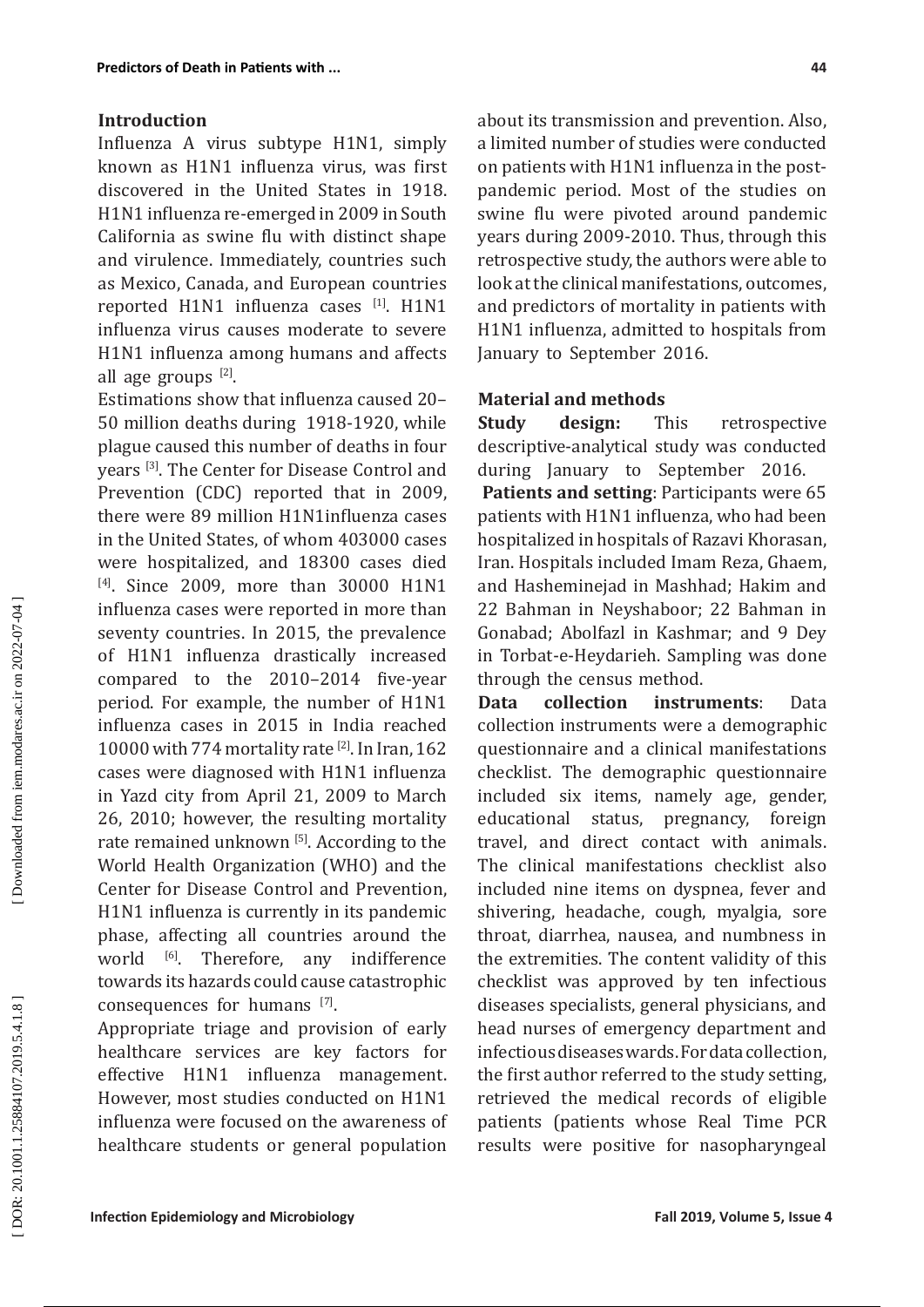secretions), extracted the necessary data from the records, and recorded the final outcomes (death or recovery) of patients . **Statistical analysis**: The SPSS software Version 23.0 (IBM SPSS Statistics, IBMCorp., New York) was used to analyze data via the measures of descriptive statistics and the logistic regression analysis with odds ratio. The logistic regression analysis was used to evaluate the effects of clinical manifestations on death. The results of logistic regression analysis with the enter method showed that none of the clinical manifestations of H1N1 influenza were significant predictors of death. Thus, the logistic regression analysis was repeated using the forward method. The level of significance was established at less than 0.05.

# **Findings**

**Descriptive analysis**: In this study, the participants were 65 patients with H1N1 influenza (patients whose Real Time PCR results were positive for nasopharyngeal secretions) with the age ranges from 3–92 years. Of whom 53.8% were male, 35.4% had secondary education, and 30.8% aged more than fifty years. The most common<br>clinical manifestations experienced by clinical manifestations experienced by the participants with H1N1 influenza were headache (70.8%), numbness in the extremities (63.1%), myalgia (60%), cough (58.5%), fever and shivering (53.8%), and nausea (53.8%). Other manifestations were dyspnea (44.6%), diarrhea (24.6%), and sore throat (13.8%). Table 1 shows participants' demographic and clinical characteristics. The number of patients who had died due to

H1N1 influenza was fourteen (21.53%).<br>**Evaluating the effects of clinical**  $E$ valuating **manifestations on death:** The forward method of logistic regression illustrated that the significant predictors of death among the patients with H1N1 were dyspnea  $(p =$ .032), myalgia ( *p* = .010), and age ( *p* = .024). Accordingly, the odds of experiencing death in patients with dyspnea was 13.9 times higher than in patients without dyspnea (odds ratio: 13.91). Moreover, patients with myalgia were 0.04 times more likely to experience death compared to those without myalgia (odds ratio: 0.04). In addition, each one year increase in age was associated with 5% increase in the odds of experiencing death (odds ratio: 1.05) (Table 2).

# **Discussion**

This study aimed to determine the predictors of death in the patients with H1N1 influenza. Findings revealed that the most common manifestations of H1N1 influenza were headache (70.8%), numbness in the extremities (63.1%), myalgia (60%), cough (58.5%), fever and shivering (53.8%), nausea (53.8%), dyspnea (44.6%), diarrhea (24.6%), and sore throat (13.8%), respectively.

In line with this study findings, a study in Taiwan reported that H1N1 influenza was mostly associated with the manifestations such as fever, myalgia, cough, sore throat, rhinorrhea, and diarrhea <sup>[8]</sup>. [Cytokines](https://www.sciencedirect.com/topics/medicine-and-dentistry/cytokines) were reported to be responsible for muscle ache. In their study, myalgia was found in 57.1% of cases and as the only significant symptom differentiating H1N1 influenza cases from the non-H1N1 group  $^{[8]}$ . Also, in another study, the main H1N1 influenza manifestations were reported as fever and dyspnea  $^{[9]}$ . In another study in India, headache was the most common manifestation (92.9%) among the 141 patients affected by H1N1 influenza, while manifestation of dyspnea was about  $54.6\%$  <sup>[10]</sup>. The present study findings indicated that headache was the most common H1N1 influenza manifestation (70.8%).

Moreover, astudyintheUnitedStatesshowed that the most common manifestations of H1N1 influenza were cough and dyspnea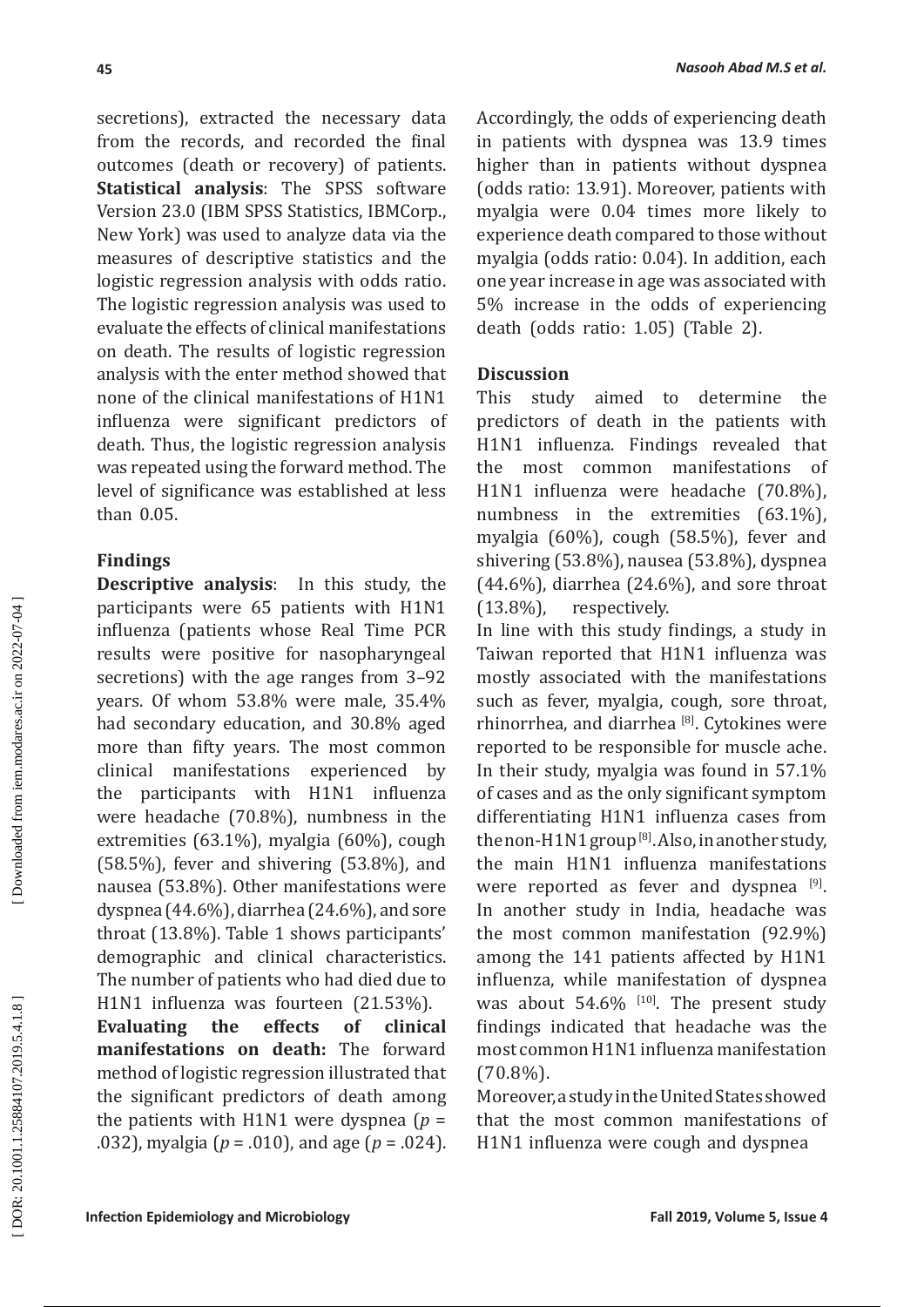|                                | <b>Outcome</b> |                | <b>Recovery</b> | <b>Death</b>     |                  | <b>Total</b>   |      |
|--------------------------------|----------------|----------------|-----------------|------------------|------------------|----------------|------|
| <b>Characteristics</b>         |                | ${\bf N}$      | $\%$            | $\mathbf N$      | $\%$             | $\mathbb N$    | $\%$ |
|                                | Male           | 24             | 47.1            | 11               | 78.6             | 35             | 53.8 |
| Gender                         | Female         | 27             | 52.9            | 3                | 21.4             | 30             | 46.2 |
| Age (Years)                    | < 20           | 12             | 23.5            | $\mathbf{0}$     | 0.0              | 12             | 18.5 |
|                                | $20 - 30$      | 11             | 21.6            | $\boldsymbol{0}$ | 0.0              | 11             | 16.9 |
|                                | $30 - 40$      | 11             | 21.6            | 3                | 21.4             | 14             | 21.5 |
|                                | $40 - 50$      | 3              | 5.9             | 5                | 35.7             | 8              | 12.3 |
|                                | > 50           | 14             | 27.5            | 6                | 42.9             | 20             | 30.8 |
| <b>Educational status</b>      | Illiterate     | 15             | 29.4            | 3                | 21.4             | 18             | 27.7 |
|                                | Elementary     | 16             | 31.4            | 6                | 42.9             | 22             | 33.8 |
|                                | Secondary      | 18             | 35.3            | 5                | 35.7             | 23             | 35.4 |
|                                | University     | $\overline{2}$ | 3.9             | $\boldsymbol{0}$ | 0.0              | $\overline{2}$ | 3.1  |
| Dyspnea                        | Yes            | 28             | 54.9            | $\mathbf{1}$     | 7.1              | 29             | 44.6 |
|                                | N <sub>o</sub> | 23             | 45.1            | 13               | 92.9             | 36             | 55.4 |
|                                | <b>Yes</b>     | 33             | 64.7            | 13               | 92.9             | 46             | 70.8 |
| Headache                       | N <sub>o</sub> | 18             | 35.3            | $\mathbf{1}$     | 7.1              | 19             | 29.2 |
| Myalgia                        | Yes            | 26             | 51.0            | 13               | 92.9             | 39             | 60.0 |
|                                | No             | 25             | 49.0            | $\mathbf{1}$     | 7.1              | 26             | 40.0 |
| Numbness in the<br>extremities | <b>Yes</b>     | 36             | 70.6            | 5                | 35.7             | 41             | 63.1 |
|                                | No             | 15             | 29.4            | 9                | 64.3             | 24             | 36.9 |
| Fever and shivering            | Yes            | 27             | 52.9            | 8                | 57.1             | 35             | 53.8 |
|                                | No             | 24             | 47.1            | 6                | 42.9             | 30             | 46.2 |
|                                | Yes            | 29             | 56.9            | 9                | 64.3             | 38             | 58.5 |
| Cough                          | No             | 22             | 43.1            | 5                | 35.7             | 27             | 41.5 |
| Sore throat                    | Yes            | 9              | 17.6            | $\boldsymbol{0}$ | $\boldsymbol{0}$ | 9              | 13.8 |
|                                | No             | 42             | 82.4            | 14               | 100.0            | 56             | 86.2 |
| Diarrhea                       | <b>Yes</b>     | 14             | 27.5            | $\overline{2}$   | 14.3             | 16             | 24.6 |
|                                | N <sub>o</sub> | 37             | 72.5            | 12               | 85.7             | 49             | 75.4 |
| Contact with animals           | Yes            | 15             | 29.4            | $\overline{2}$   | 14.3             | $17\,$         | 26.2 |
| (Tau, Sheep, Bird)             | N <sub>o</sub> | 36             | 70.6            | 12               | 85.7             | 48             | 73.8 |
|                                | Yes            | 5              | 9.8             | $\overline{2}$   | 14.3             | $\overline{7}$ | 10.8 |
| Pregnancy                      | N <sub>o</sub> | 46             | 90.2            | 12               | 85.7             | 58             | 89.2 |
|                                | Yes            | 10             | 19.6            | $\boldsymbol{0}$ | 0.0              | 10             | 15.4 |
| Foreign travel                 |                |                |                 |                  |                  |                |      |

No 41 80.4 14 100.0 55 84.6

### **Table 1)** The outcome of H1N1 influenza based on patients' demographic and clinical characteristics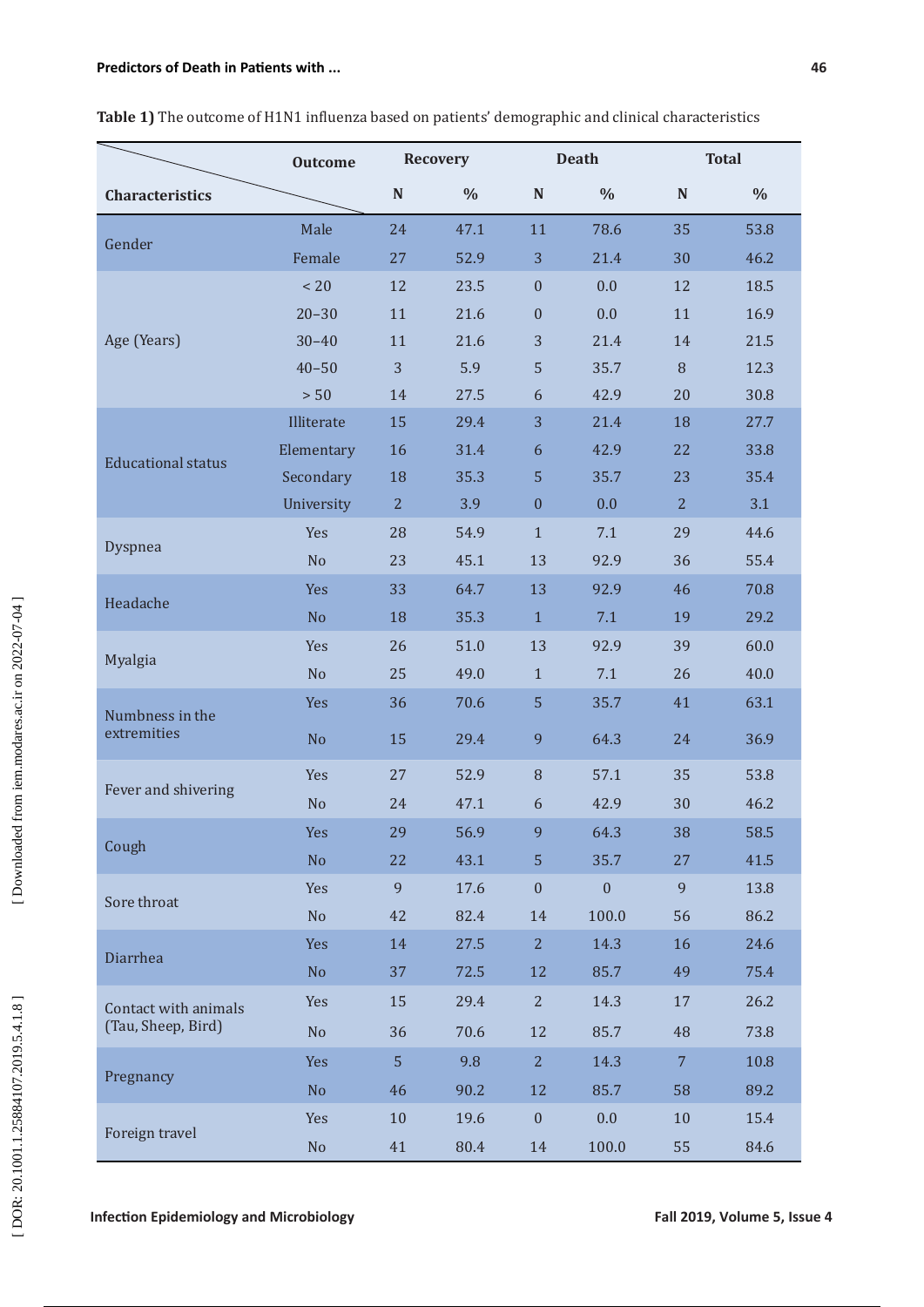| × |  |
|---|--|
|   |  |
|   |  |

| <b>Factor</b>  | B       | S.E. | <b>Wald</b> | df | P value | <b>OR</b> | 95% CI |              |
|----------------|---------|------|-------------|----|---------|-----------|--------|--------------|
|                |         |      |             |    |         |           | Lower  | <b>Upper</b> |
| <b>Dyspnea</b> | 2.63    | 1.23 | 4.58        |    | .032    | 13.91     | 1.25   | 155.26       |
| Myalgia        | $-3.20$ | 1.24 | 6.71        |    | .010    | 0.04      | 0.00   | 0.46         |
| Age            | 0.04    | 0.02 | 5.06        |    | .024    | 1.05      | 1.01   | 1.09         |
| Constant       | $-4.47$ | 1.56 | 8.22        |    | .004    | 0.01      |        |              |

**Table 2)**The logistic regression analysis with the forward method to determine the predictors of death in H1N1 influenza

B: B test, S.E: Standard Error, Wald: Wald test, OR: Odds ratio, CI: Confidence interval

[11 ] . Another study in Taiwan found fever, cough, and runny nose as the most common manifestations <sup>[8]</sup>.

Similarly, a review study which assessed the studies on 642 patients with H1N1 influenza indicated that the most common manifestations of this illness were fever,  $cough$ , sore throat, and diarrhea  $[12]$ . However, in contradiction with the present study findings, a study in Taiwan reported that none of the patients had experienced gastrointestinal problems such as diarrhea, nausea, and vomiting <sup>[8]</sup>. Moreover, in another study in 2009, numbness in the extremities and dyspnea which were reported as the manifestations of H1N1 influenza in the present study, were not reported as H1N1 influenza manifestations <sup>[12]</sup>. These contradictions could be attributed to the differences among the studies respecting their samples and data collection methods . Around 15.4% of the participants had had a foreign travel 7–8 days before the onset of H1N1 influenza manifestations. The studies in Taiwan and India also reported a high rate of foreign travel among the afflicted patients 7–8 days before the manifestations onset <sup>[8,13]</sup>. These findings denote that foreign travel could be an important risk factor for H1N1 influenza. This study findings also revealed that the number of male patients was almost the same as the number of female patients (53.8% vs. 46.2%). Similarly, an earlier study

reported no significant difference between the male and female patients regarding the prevalence of H1N1 influenza [ 8 ] , while in other studies, male gender was considered as a risk factor for swine influenza and the cause of death  $[14-15]$ .

Findings also indicated that 26.2% of participants had had direct contact with animals (such as cow, sheep, dog, or birds) before affliction with H1N1 influenza. Around 14.3% of these patients had experienced death. Similarly, a study reported that H1N1 influenza virus was transmitted from swine to humans and caused death; this risk became even greater if the virus did not kill swine hosts and if new susceptible animals were frequently introduced to the farm, sustaining the transmission route  $[16]$ . This study findings suggest that H1N1 influenza virus may also be transmitted to humans by animals other than swine (Table 1). Of course, this hypothesis deserves further investigations in future studies .

In this study, it was also found that H1N1 influenza affected almost all age groups from three-year-old children to 92-yealold elderly people. This finding is in line with the findings of the previous studies which reported that the age distribution of H1N1 influenza was different from that of the seasonal influenza  $17-20$ . Moreover, age was found to be as a significant predictor of death among the patients with H1N1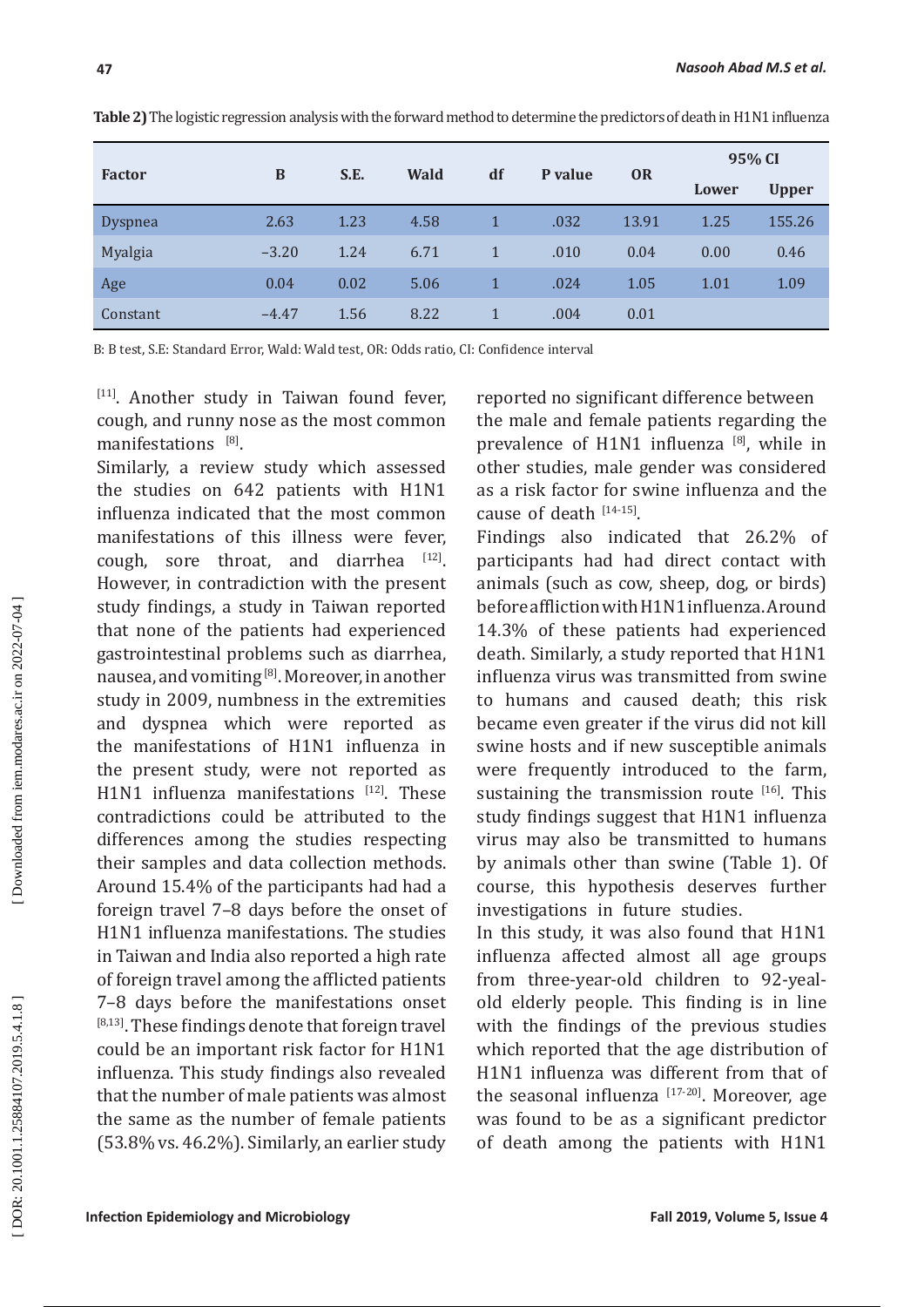influenza so that each one year increase in age was associated with 5% increase in the odds of death. Accordingly, around 42.9% of the patients who had died due to the disease aged 50–99 years. Similarly, a global pooled analysis on the risk factors of H1N1 influenza severe outcomes showed higher mortality rate among the patients with H1N1 influenza and the age ranges more than sixty years  $^{[21]}$ . The greater likelihood of death among older patients could be due to different age -related problems such as comorbidities, impaired immunity, and decreased physiological capacities <sup>[22]</sup>.

Dyspnea was another significant predictor of death in H1N1 influenza so that the patients with dyspnea were 13.9% more likely to experience death. Similarly, another study showed that dyspnea in H1N1 influenza significantly increased the likelihood of death [21 ] . Another significant predictor of death in the present study was myalgia. An explanation for the significant contribution of dyspnea and myalgia to death in H1N1 influenza may be the greater severity of H1N1 influenza among the patients with these two symptoms <sup>[23]</sup>. Moreover, dyspnea may be a preliminary symptom of serious respiratory problems such as respiratory distress and chronic lung diseases, which could eventually result in death  $^{[24]}$ .

**Limitations:** This study failed to assess patients' past medical history and their comorbid conditions; hence, it was not possible to assess the relationship between comorbid conditions and death outcome. Moreover, there was no credible information in patients' medical records about the time interval between the onset of clinical manifestations and the first attendance at healthcare settings for receiving care services. Consequently, it was not possible to assess the effects of this time interval on H1N1 influenza severity and outcomes.

#### **Conclusion**

This study showed that the clinical manifestations of H1N1 influenza were headache, numbness in the extremities, myalgia, cough, fever and shivering, nausea, dyspnea, diarrhea, and sore throat. The significant predictors of death among the patients with H1N1 influenza were myalgia, dyspnea, and age. In other words, the patients with myalgia, dyspnea, and higher age were significantly more at risk of death. Healthcare professionals could reduce the rate of mortality due to H1N1 influenza through identifying patients with myalgia, dyspnea, and higher age and providing them with more intensive care. Moreover, the findings of the present study suggest that in case of H1N1 influenza epidemics, care services need to be allocated more to patients who have higher age and suffer from myalgia and dyspnea .

**Acknowledgements:** This study had the financial support from the Research Administration of Mashhad University of Medical Sciences, Mashhad, Iran. The authors are thankful to the staff of the study setting.

**Ethical Permissions:** This study was approved by the Research Administration of Mashhad University of Medical Sciences, Mashhad, Iran (approval code: IR .MUMS . REC .1395.138). All data collected from the patients' records were recorded anonymously .

**Conflict of interests:** None is declared .

**Authors' Contribution**: MSNA and MR: Main researcher and writing the article, AS: Data Analyzer, AEZ: Collaborate on the writing of introduction and discussion.

**Fundings:** This study had the financial support from the Research Administration of Mashhad University of Medical Sciences, Mashhad, Iran.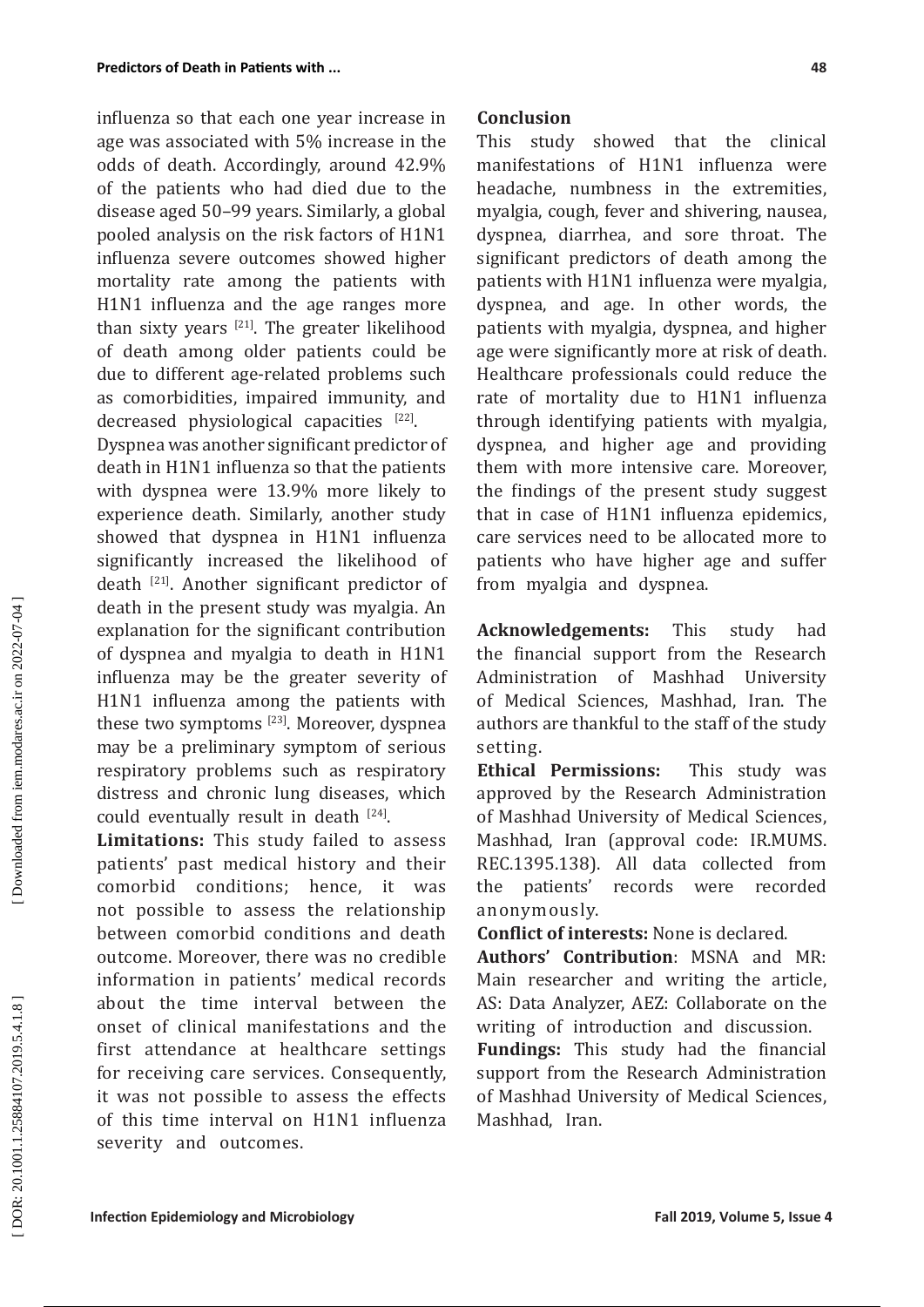# **References**

- 1. Boon HL, Tahir AM. Influenza A H1N1 2009 (Swine Flu) and pregnancy. J Obstet Gynaecol India (FOGSI). 2011; 61(4):386-96.
- 2. Rewar S, Mirdha D, Rewar P. Treatment and prevention of pandemic H1N1 influenza. Ann Glob Health, 2015; 81(5):645-53.
- 3. Johnson NP, Mueller J. Updating the accounts: Global mortality of the 1918- 1920 Spanish influenza pandemic. Bull Hist Med. 2002; 76(1):105-15.
- 4. Soto Mas F, Olivarez A, Jacobson HE, Hsu CE, Miller J. Risk communication and college students: The 2009 H1N1 pandemic influenza. Prev Med. 2011; 52(6):473-4.
- 5. Behnaz F, Mohammadzadeh M, Sadeghian M. Household transmission of 2009 H1N1 influenza virus in Yazd, Iran. J Infect Public Health. 2012; 5(4):275-80.
- 6. Crank MC, Gordon IJ, Yamshchikov GV, Sitar S, Hu Z, Enama ME, et al. Phase 1 study of pandemic H1 DNA vaccine in healthy adults. PloS One. 2015; 10(4):e0123969.
- 7. Zairina AR, Nooriah MS, Yunus AM. Knowledge and practices towards Influenza A (H1N1) among adults in three residential areas in Tampin Negeri Sembilan: A cross sectional survey. Med J Malaysia, 2011; 66(3):207.
- 8. Yang TH, Chu D, Hu BS, Hung YT, Chou P. Early experience of the pandemic influenza H1N1 2009 epidemic in Taiwan. J Chin Med Assoc, 2011; 74(7):298-304.
- 9. Cao B, Li XW, Mao Y, Wang J, Lu HZ, Chen YS, et al. Clinical features of the initial cases of 2009 pandemic Influenza A (H1N1) virus infection in China. N Engl J Med. 2009; 361(26):2507-17
- 10. Singh A, Khera K, Agarwal J, Awasthi S, Francis JM, Thunga G, et al . Descriptive analysis of mortality predictors in H1N1

influenza in South Indian patients. Infect Disord Drug Targets J. 2017; 17(2):106- 15

- 11. Louie JK, Acosta M, Winter K, Jean C, Gavali S, Schechter R, et al. Factors associated with death or hospitalization due to pandemic 2009 Influenza A (H1N1) infection in California. JAMA, 2009; 302(17):1896-1902 .
- 12. Team NS -OIAVI. Emergence of a novel swine-origin Influenza A (H1N1) virus in humans. N Engl J Med. 2009; 360(25):2605-15 .
- 13. Arbat S, Dave M, Niranjane et al. Analyzing the clinical profile of swine Flu /Influenza A H1N1 infection in central India: A retrospective study. Virusdisease .2017 ; 28(1):33-8  $28(1):33-8.$
- 14. Mata-Marín LA, Mata-Marín JA, Vásquez-Mota VC, Arroyo -Anduiza CI, Gaytán - Martínez JE, Manjarrez-Téllez B, et al. Risk factors associated with mortality in patients infected with Influenza A / H1N1 in Mexico. BMC Res Notes. 2015; 8(1):432 .
- 15. Kumar A, Zarychanski R, Pinto R, Cook D, Marshall J, Lacroix J, et al. Critically ill patients with 2009 Influenza A (H1N1) infection in Canada. JAMA. 2009; 302(17):1872–9 .
- 16. Myers KP, Olsen CW, Setterquist SF, Capuano AW, Donham KJ, Thacker EL. Are swine workers in the United States at increased risk of infection with zoonotic influenza virus? Clin Infect Dis, 2006; 42(1):14-20 .
- 17. Pebody RG, McLean E, Zhao H, Cleary P, Bracebridge S, Foster K, et al. Pandemic Influenza A (H1N1) 2009 and mortality in the United Kingdom: Risk factors for death, April 2009 to March 2010. Eurosurveillance, 2010; 15(20): 19571 .
- 18. Vaillant L, La Ruche G, Tarantola A, Barboza P. Epidemiology of fatal cases associated with pandemic H1N1

DOR: 20.1001.1.25884107.2019.5.4.1.8